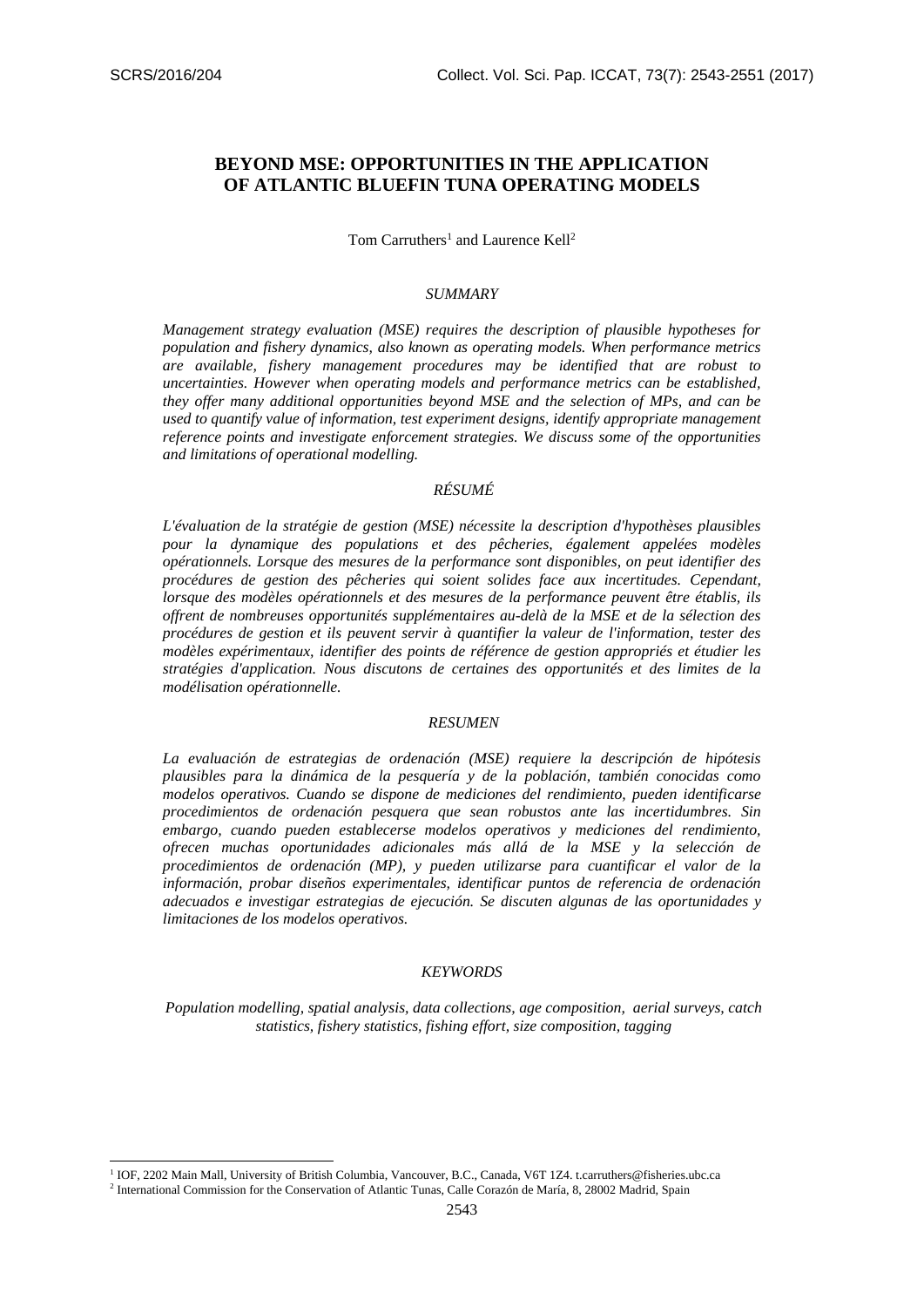# **1 Introduction**

A Management Strategy Evaluation (MSE, Butterworth 1999, Cochrane 1998,) approach has been proposed for Atlantic bluefin tuna (SCRS 2013) as a suitable framework for providing robust management advice consistent with the precautionary approach (GBYP 2014). A principal task in the construction of an MSE framework is the development of operating models which represent credible hypotheses for population and fishery dynamics. Operating models are typically fishery stock assessment models which are fitted to data to ensure that model assumptions and estimated parameters are empirically credible (Punt *et al.* 2014, e.g. CCSBT 2011).

At the heart of an MSE analysis is a closed-loop simulation, so called because the advice arising from management procedures (e.g. a TAC) feeds back into the known, simulated population dynamics. This approach has been applied widely to reveal trade-offs in performance and identify management procedures (MPs) (Punt et al. 2014, Carruthers et al. 2015) that are robust to uncertainty in observations and fishery dynamics. A wide range of management procedures can be tested that include assessments linked to harvest control rules, spatiotemporal closures, size limits and allocation schemes.

However, beyond the core MSE there are many other valuable uses for an established set of operating models and performance metrics (quantifiable definition of what is desirable and undesirable in the context of fisheries management). In general it is not possible to establish the bias of experiments or analyses without perfect information of the relevant quantities (e.g. simulated depletion, stock abundance, stock trajectory, fishing mortality rate etc.). It follows that simulation offers a foundation for evaluating and optimizing many components of fishery management system such as data collection, enforcement and reference points.

# **2 Value of information analysis**

Arguably one of the most important uses of operating models is quantifying the value of various sources of information. There are three distinct types of value of information analysis: the value of better data, the value of additional data and the cost of current uncertainties.

# *Value of better data*

The value of better data considers more precise and less biased data arising from better experimental design, increased sampling intensity or more sophisticated data filtering and processing techniques. Analysis of better data can be achieved by quantifying the marginal benefit of increasing the precision or accuracy of the various data types (e.g. a relative abundance index, annual catches, catch composition) and establishing those that most strongly affect the yields (or any metric of utility) derived from a particular management system (e.g. **Figure 1**).

#### *Value of additional data*

Value of additional data examines the potential benefit of other management procedures that are possible given the collection of new types of data, for example, close-kin genetic tagging (Bravington et al. 2013), gene tagging, hydro-acoustic detection (Goñi *et al.* 2016, Canals *et al.* 2016) larval surveys (Ingram *et al.* 2015) or additional aerial surveys (Bonhommeau 2010). If defensible observation models can be designed for new types of data, the efficacy of alternative management procedures that use these data can be tested to establish whether they are worthy of collection and processing (e.g. **Figure 2**).

#### *Cost of current uncertainties*

Post-hoc analysis of MSE results often reveals gradients in performance with respect to particular parameters of the operating model; most often: natural mortality rate, steepness of the stock recruitment curve, stock depletion, the size selectivity of fishing, annual increases in fishing efficiency and spatial targeting. This analysis doesn't identify specific data to be collected or improved but simply highlights where operating model uncertainty may lead to selection of MPs that are worse than other MPs over sub-ranges of model parameters (e.g. **Figure 3**).

This problem can be rephrased as the yield lost due to not using an MP that may perform better but cannot be selected due to risks associated with parameter uncertainty. For example the DCAC MP may provide higher expected yields over an MSE projection than a delay-difference (DD) MP but only if it is certain that stock depletion is above 20% of unfished (**Figure 3**). The cost of current uncertainties is driven by asymmetry in performance among MPs; for example a more conservative MP may often be selected in the presence of higher uncertainty (consistent with the precautionary principle).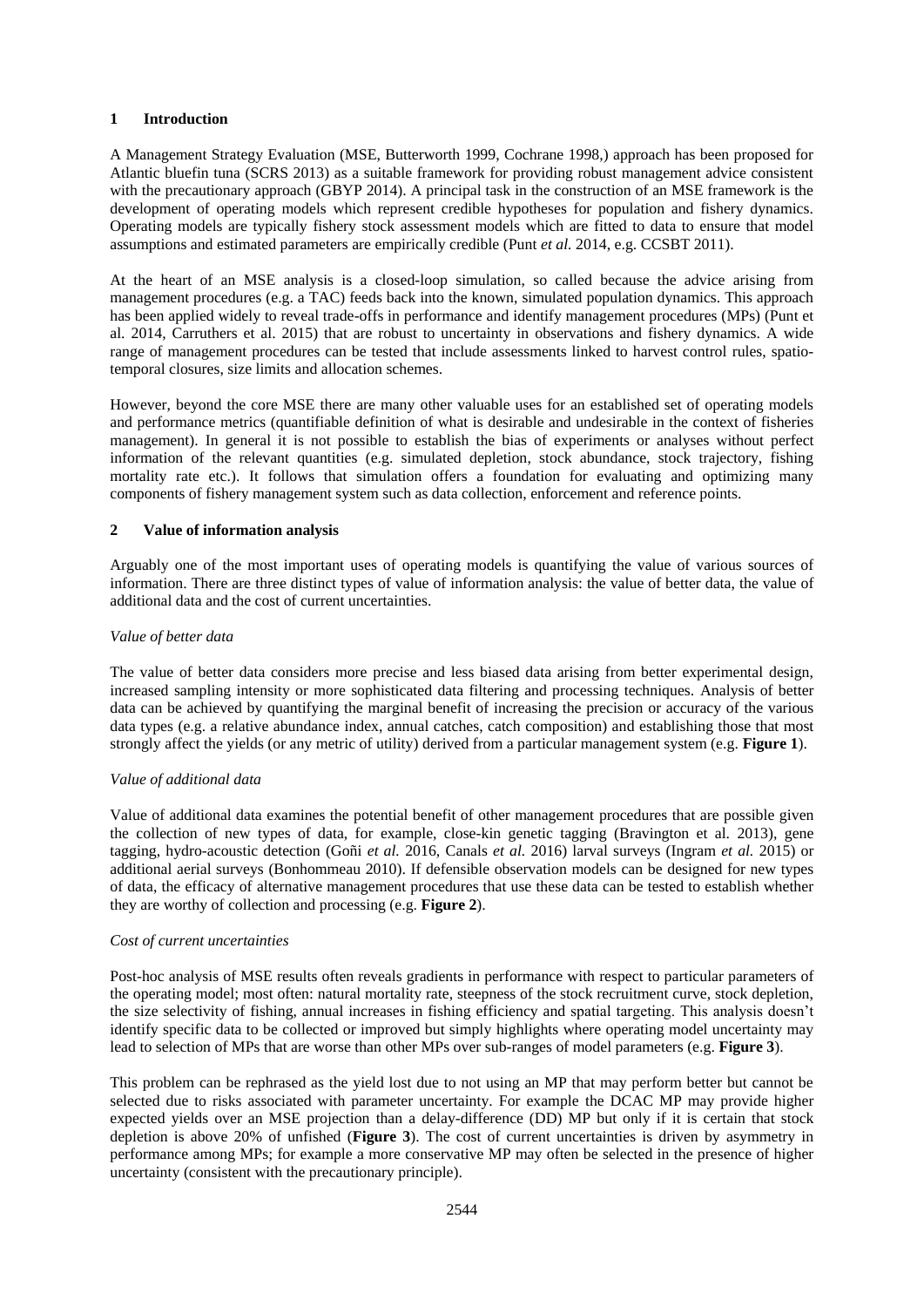## **3 Design of stock assessments**

There are a range of protocols for weighing the various data used in a stock assessment (e.g. relative abundance indices, size composition data, catch observations, tagging data etc.), including iterative reweighting (McAllister and Ianelli 1997) and prioritization of fits to certain data (Francis 2011). However the existing data weighting approaches are ad-hoc and are not designed to establish robust management outcomes over a projected period. For example, over a 50 year projection it may be more important to robustly fit an index of relative abundance than precisely estimate size selectivity of fishing (the hypothesis of Francis 2011). Closed - loop simulation offers the most theoretically consistent basis for testing a range of data-weighting schemes and selecting one based on established management performance metrics. The operating models for Atlantic bluefin tuna can be used in a peer-reviewed investigation of the success of various proposed data weighting schemes for various stock assessments.

Similarly to data-weighting decisions about the appropriate complexity of stock assessment models are generally based on information theory and the notion that the model should provide a parsimonious fit to the observed data (e.g. AIC, BIC and other diagnostics of model fit). However these model selection criteria are entirely unrelated to the long-term interests of fisheries managers. A consistently biased model that fits the data poorly may never chronically overfish, leading to healthy stock sizes, higher catch rates and larger fish caught (may satisfy a number of possible management performance measures). There is no coherent reason to assume that the statistical properties of model fit are related in any way to the emergent management performance of a particular stock assessment. Perhaps catches are chronically misreported or relative abundance indices are hyperstable, in which case a model that appears in a single year to be statistically suspect may provide appropriate management advice. Using operating models to weight data is also considerate of the unique conditions of each assessment setting. Take the example of a relative abundance index that could be strongly hyperstable; when does the recommendation of Francis (2011) to prioritize fit to the index hold true and when should it be ignored? The unpalatable truth may be that data weighting is context specific and there are few general rules.

Operational modelling provides a meaningful opportunity to move away from the current, possibly myopic statistical approach to model selection, perhaps leading to the use of simpler, more tractable and easier to understand stock assessments that can meet management performance requirements robustly.

# **4 Optimizing for spatial fleet structure and allocation**

There is a diverse range of fishing métiers operating on the tunas of the Atlantic (Mediterranean trap, Canadian rod and reel etc.). Fleet heterogeneity arises not only from varying gear configuration but also the magnitude and spatio-temporal arrangement of effort. Rather than testing prescribed spatio-temporal controls and allocation schemes it may be possible to directly optimize for these under the various operating model scenarios, in such a way that yields may be improved whilst providing protection for less resilient stocks.

# **5 Evaluating methods of data processing**

Catch rate data provide the longest time series of relative abundance information for most pelagic tunas including bluefin. It is common for these CPUE data to be standardized whereby a linear model is used to remove the various confounding factors that affect CPUE other than population density (e.g. bait type, season, depth etc). Similarly to the selection of assessment models, standardization models are generally chosen that satisfy model selection criteria such as AIC. However simulation testing reveals that selecting standardization models this way is flawed and often leads to the selection of models that produce spurious estimates of relative abundance (Carruthers et al. 2010). Operating models for bluefin tuna may be used to establish robust CPUE standardization models and identify the potential for non-linearity in the relationship between stock size and the index.

For certain data sources (e.g. total catch-at-age data), the majority of data points are manually imputed using adhoc rules (for example uprating to total catches assuming age composition of similar fleets operating in similar times and areas). These approaches can be time consuming and opaque but also hard to validate. Operating models may be used to establish automated data-imputation algorithms that are robust and can be applied rapidly (e.g. Carruthers and Kell 2016).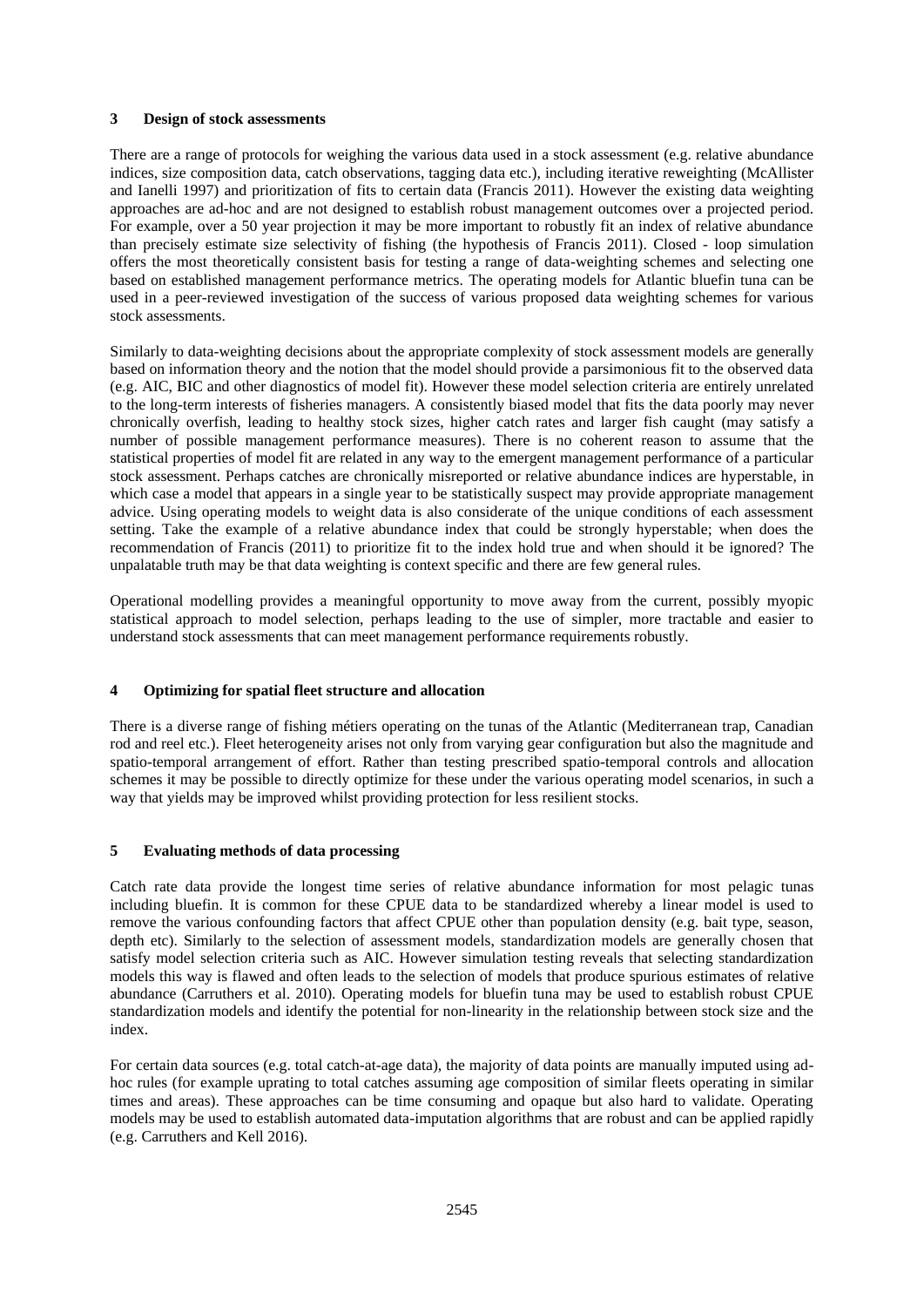# **6 Determining appropriate fisheries management reference points and fishery certification standards**

Fishery reference points (e.g. biomass targets and limits) are often established without consideration of what is meaningful and achievable given the case-specific fishery and population dynamics (Hilborn 2002). For example in some management settings fisheries are considered healthy only when spawning biomass is above MSY levels. For short-lived species with highly variable recruitment, there is commensurate variability in unfished biomass which masks the management performance when this is expressed in terms of biomass. In such cases reference points relating to exploitation rate may be more appropriate. Operating models may be used to test the appropriateness of candidate management reference points by quantifying the success of MPs (control rules) that use these to make policy recommendations. Simple tests include evaluating whether management performance limits (e.g. a 50% probability of a stock above 50% biomass at MSY) and targets can be met given fishing at fractions of a known simulated level, for example no fishing,  $50\%$  F<sub>MSY</sub> fishing and F<sub>MSY</sub> fishing.

Eco-labelling and seafood certification is rapidly expanding and in many instances has improved the profitability of fishing operations whilst providing guidance to ensure sustainability, albeit with uncertain environmental benefits (MRAG 2009). The fishery certification standards (for example SG100, SG80 and SG60 of the Marine Stewardship Council) have previously used the outputs of stock assessments to inform certification purposes. However a new initiative being investigated for less data-rich fisheries is whether certification standards can be met by management procedures that do not provide explicit estimates of stock status and trajectory (Carruthers and Agnew 2016). Under this new certification paradigm, operating models may be used to certify fisheries that do not have an assessment, for example by quantifying the likelihood of meeting a certification standard using a size limit. It follows that operating models may offer an alternative approach to meeting certification standards in situations where a single stock assessment is not considered representative of the full range of uncertainty.

#### **7 Testing enforcement strategies**

In the multi-stock Atlantic bluefin tuna fishery there is potential for high spatio-temporal heterogeneity in fishing mortality rates (e.g. fishing on spawning grounds). This may be a particularly issue for certain fishing métiers operating on less resilient stocks. Operating models offer a basis for testing enforcement strategies. Given the variable costs of enforcement (Davis *et al.* 2015), where and when should monitoring be prioritized and for what métiers (e.g. Bastardie *et al*. 2014)? Enforcement strategies may be linked to value of information analysis to target the most critical data reporting issues.

#### **8 Discussion**

In this paper we focus primarily on the potential opportunities arising from establishing operating models for Atlantic bluefin tuna. Here we discuss some of the potential problems and limitations.

Arguably the most important limitation is the likely failure to generate data as irregular as real fishery data. In many cases what is considered observation error encompasses fundamental model misspecification that is not well simulated by simplistic observation error models. For example, certain fleets such as purse seiners operate on aggregations of bluefin tuna that are often size-monospecific (shoaling fish of comparable size) leading to size observations that are strongly non-independent. Other fleets operate on more mixed size classes (e.g. US rod and reel) but this may change to homogeneous size classes during certain times of year (e.g. spawning). Fisheries may high-grade fish depending on temporally varying market conditions and catch rates, retaining the largest caught without reporting the mortality of smaller fish and there may be complex spatial targeting for fleets operating on multiple species such as pelagic longliners. Fishing dynamics such as these produce irregular data sets that may be poorly recreated by naïve observation error models (e.g. generating size composition from multivariate logistic or multinomial models). The result could be misleading value of information analyses and model selection due to overstating the information content of the various data.

Simulation testing is generally only appropriate for rapid, robust, automated and reproducible methods. This precludes the simulation evaluation of subjective approaches such as productivity-susceptibility analysis (PSA, Patrick *et al.* 2009) and to a certain extent a realistic stock assessment process which includes many opportunities for experts to intervene where problems are apparent. It follows that simulation may provide an overly pessimistic view of current practices that rely on subjective judgement. Depending on how computationally intensive a method is, simulation evaluation may not be tractable. However this limitation raises the interesting question of whether non-objective, non-reproducible approaches should be used if it is not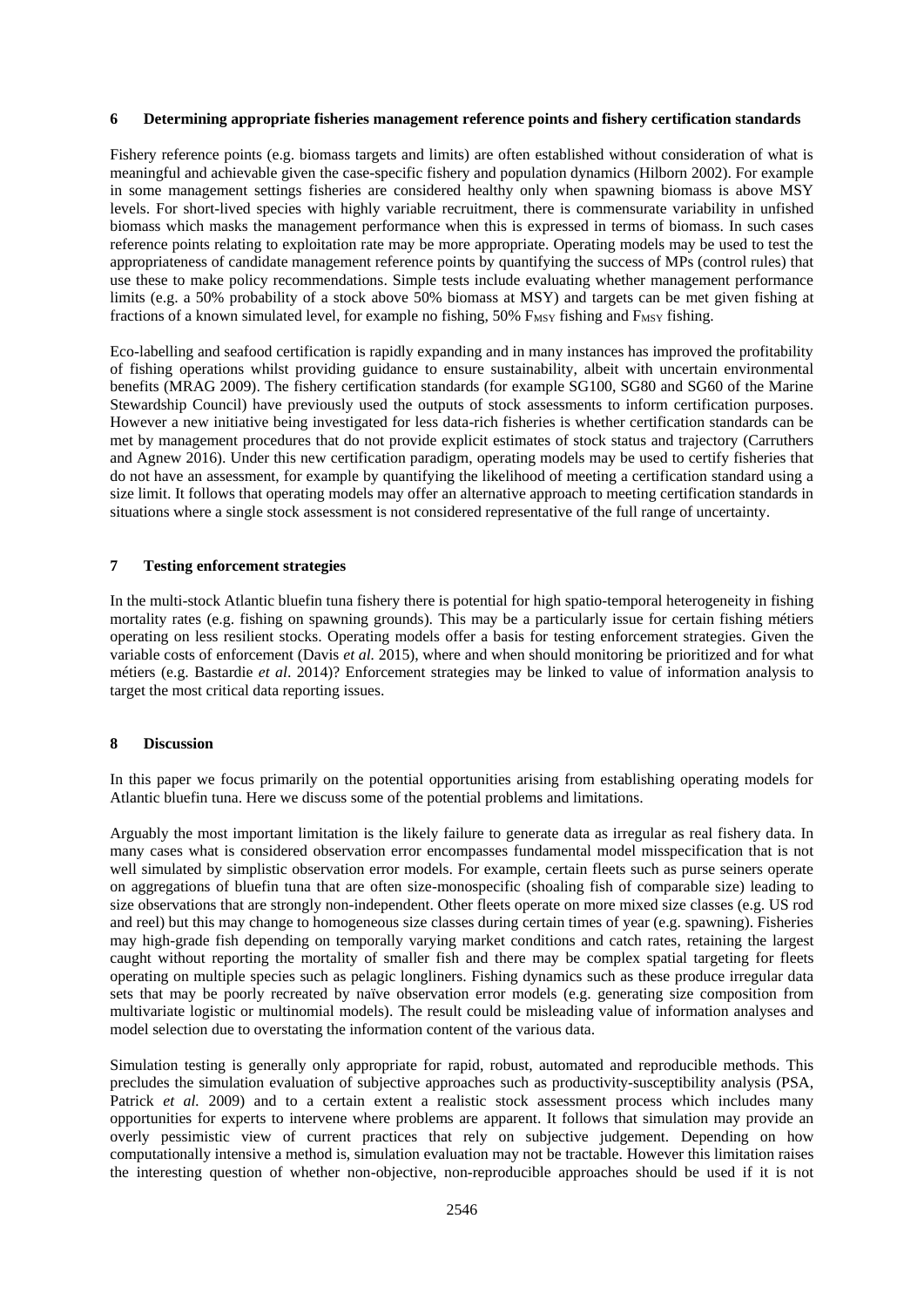possible to evaluate their biases and more generally their performance. If a conventional stock assessment process is not objective by definition and cannot be automated, can it be considered best available scientific practice?

The principal driver behind developing operating models for Atlantic bluefin tuna is the identification of management procedures that are robust to the considerable uncertainties in population and fishing dynamics (Anon. 2014). More broadly, operational modelling provides a coherent approach for improving the efficiency of fisheries management by prioritizing the most valuable science and identifying the most appropriate methods.

## **Acknowledgements**

This work was carried out by TC under the provision of the ICCAT Atlantic Wide Research Programme for Bluefin Tuna (GBYP), funded by the European Union, several ICCAT CPCs, the ICCAT Secretariat and by other entities (see: http://www.iccat.int/GBYP/en/Budget.htm). The contents of this paper do not necessarily reflect the point of view of ICCAT or other funders and in no ways anticipate ICCAT future policy in this area.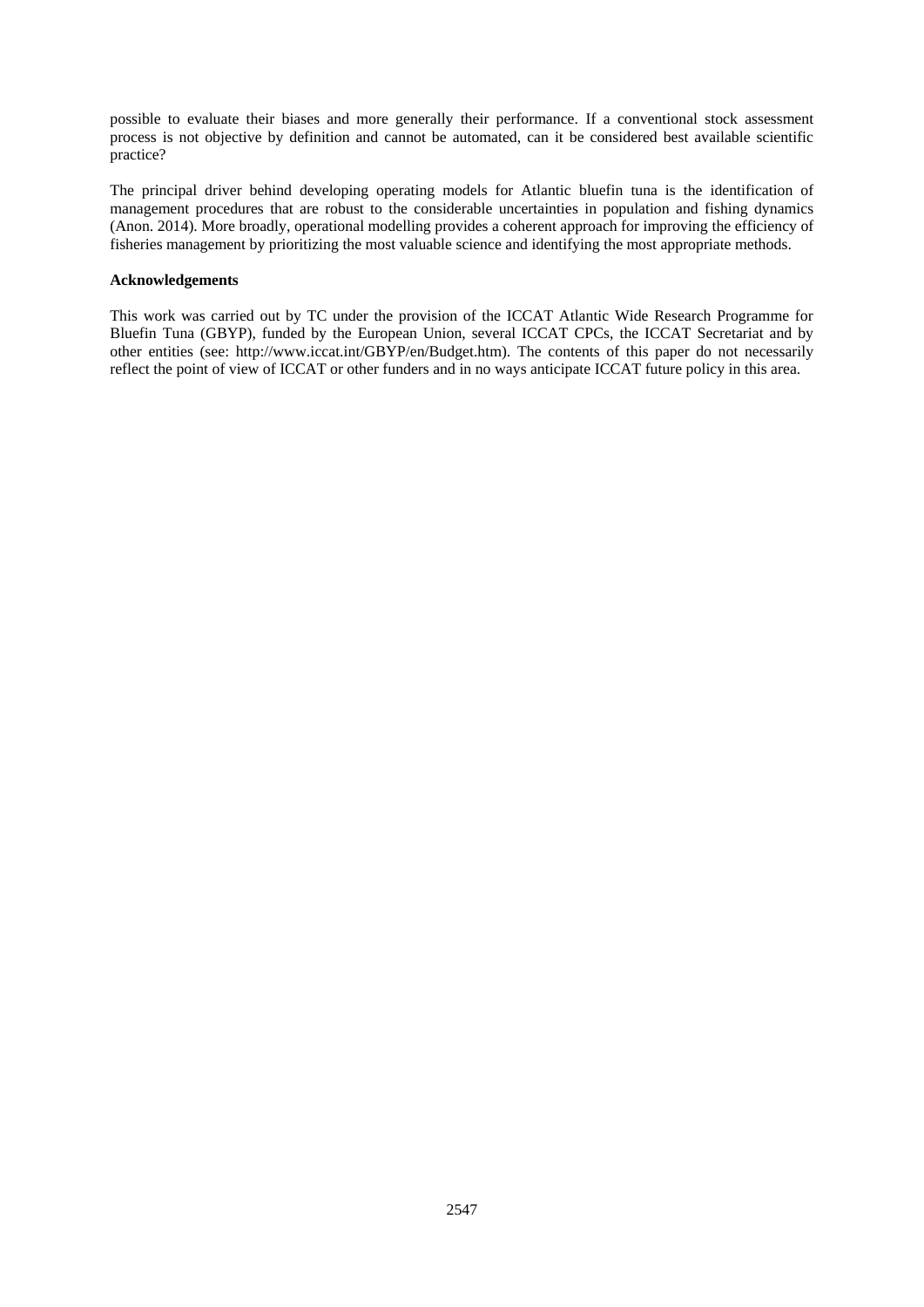#### **References**

- Anon. 2014. Report of the 2013 bluefin meeting on biological parameters review (Tenerife, Spain May 7 to 13, 2013).
- Bastardie, F., Nielsen, J.R., Meithe, T. 2014. DISPLACE: a dynamic, individual-based model for spatial planning and effort displacement - integrating underlying fish population dynamics. Can. J. Fish. Aquat. Sci. 71: 366-386.
- Bonhommeau, S., Farrugio, H., Poisson, F, Fromentin, J-M. 2010. Aerial surveys of bluefin tuna in the western Mediterranean Sea: retrospective, prospective, perspective. Col. Vol. Sci. Pap. ICCAT, 65(3): 801-811.
- Bravington, M. V., Grewe, P.G., Davies, C.R. 2013. Fishery-independent estimate of spawning biomass of Southern Bluefin Tuna through identification of close-kin using genetic markers. FRDC Report 2007/034. CSIRO, Australia.
- Butterworth, D.S., Punt, A.E., 1999. Experiences in the evaluation and implementation of management procedures. ICES J. Mar. Sci. 56, 985-998.
- Canals M., Balguerías E., Stokesbury M., Whoriskey F., Sánchez A., Medina A., Abascal F.J. and Aranda G. 2016. An acoustic telemetry curtain across the Strait of Gibraltar? SCRS/2015/056.
- Carruthers, T.R. and Agnew, D. 2016. Using simulation to determine standard requirements for recovery rates of fish stocks. Marine Policy. 73, 146-153.
- Carruthers, T.R. and Kell, L. 2016. Quantifying uncertainty due to data processing in age-structured stock assessments. Paper for submission to ICES Journal of Marine Science.
- Carruthers, T.R., Ahrens, R. and McAllister, M. 2010. Simulating spatial dynamics to evaluate methods of deriving relative abundance indices for tropical tunas. Canadian Journal of Fisheries and Aquatic Sciences, 67 (9): 1409-1427.
- Carruthers, T.R., Kimoto, A., Powers, J., Kell, L., Butterworth, D., Lauretta, M. and Kitakado, T. 2015a. Structure and estimation framework for Atlantic bluefin tuna operating models. Col. Vol. Sci. Pap. ICCAT, 72(7): 1782-1795.
- Carruthers, T.R., Powers, J., Lauretta, M., Di Natale, A., Kell, L. 2015b. A summary of data to inform operating models in management strategy evaluation of Atlantic bluefin tuna. Col. Vol. Sci. Pap. ICCAT, 72(7): 1796- 1807.
- Cochrane, K L., Butterworth, D.S., De Oliveira, J.A.A., Roel, B.A., 1998. Management procedures in a fishery based on highly variable stocks and with conflicting objectives: experiences in the South African pelagic fishery. Rev. Fish. Biol. Fisher. 8, 177-214.
- Davis, K., Kragt, M., Gelcich, S., Schilizzi, S., Pannell, D. 2015. Accounting for enforcement costs in the spatial allocation of marine zones. Conserv. Biol. 29(1): 226-237.
- Francis, R, I. C, C. 2011. Data weighting in statistical fisheries stock assessment models. Can. J. Fish. Aqua. Sci. 68(6): 1124-1138.
- GBYP. 2014. ICCAT Atlantic wide research programme for Bluefin Tuna. Available online at: http://www.iccat.int/GBYP/en/index.htm [accessed October 2014]
- Goñi N., Onandia I., Uranga J., Arregui I., Martinez U., Boyra G., Arrizabalaga H. and Santiago J. 2016. First acoustic survey for a fishery-independent abundance index of juvenile bluefin tunas in the Bay of Biscay. Col. Vol. Sci. Pap. ICCAT, 72(7): 1862-1876.
- Hilborn, R. 2002. The dark side of reference points. Bull. Mar. Sci. 70(2): 403-408.
- Ingram, G.W., Jr., D. Alvarez-Berastegui, P. Reglero, R. Balbín, A. García5, and F. Alemany. Indices of larval bluefin tuna (*Thunnus thynnus*) in the Western Mediterranean Sea (2001-2013). Document SCRS/2015/035 (withdrawn).
- McAllister, M. K., and Ianelli, J. N. 1997. Bayesian stock assessment using catch-age data and the sampling/ importance resampling algorithm. Can. J. Fish. Aqua. Sci. 54: 284-300.
- MRAG 2009. Review of Fish Sustainability Information Schemes. Marine Resources Assessment Group. [http://cels.uri.edu/urissi/docs/FSIG\\_Report.pdf](http://cels.uri.edu/urissi/docs/FSIG_Report.pdf) [accessed 3/9/2016]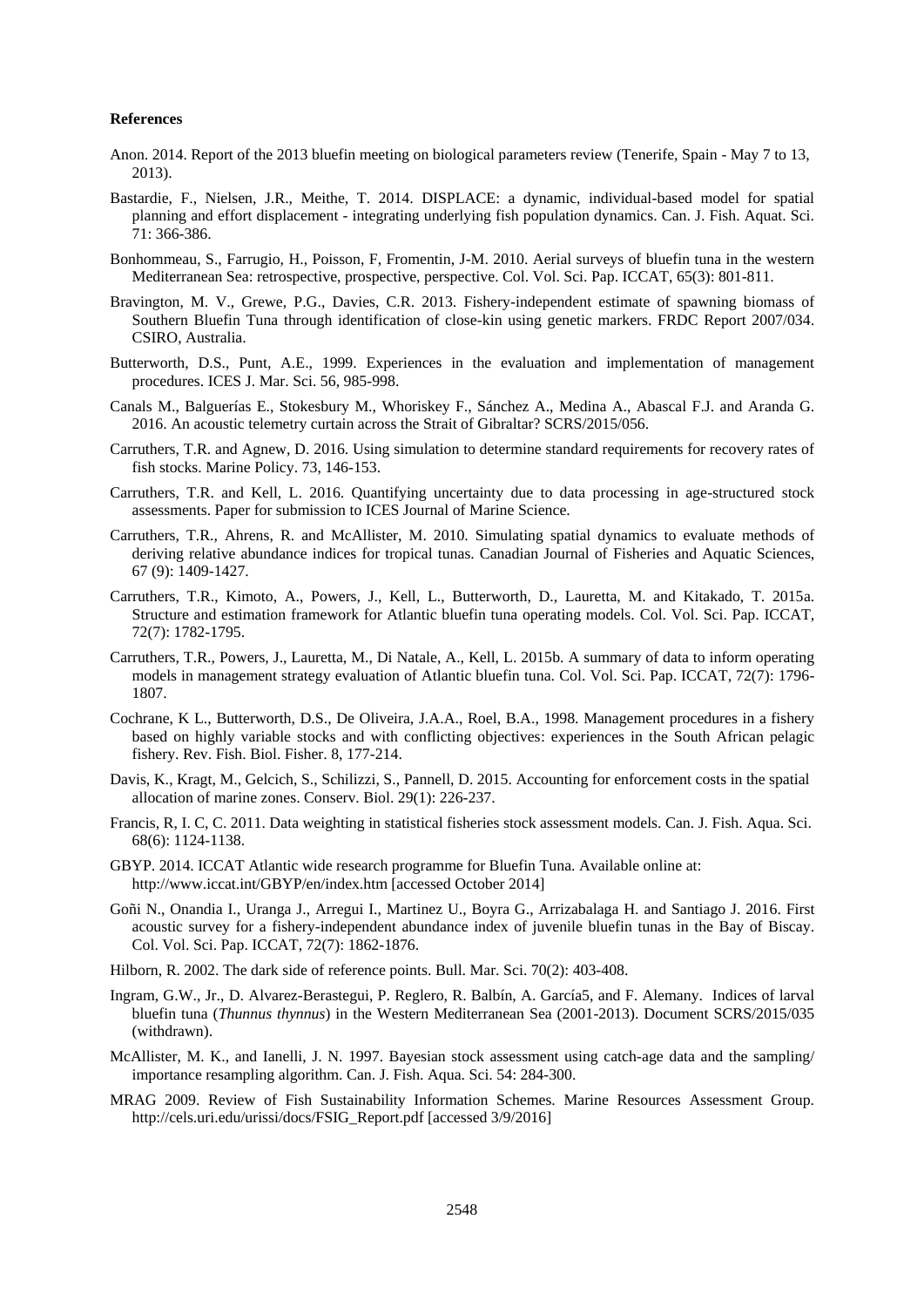- Patrick, W.S., Spencer, P., Ormseth, O., Cope, J., Field, J., Kobayashi, D., Gedamke, T.,Cortés, E., Bigelow, K., Overholtz, W., Link, J., Lawson, P., 2009. Use of productivity and susceptibility indices to determine stock vulnerability, with example applications to six U.S. fisheries. NOAA Fisheries, NOAA Technical MemorandumNMFS-F/SPO-101.
- Punt, A.E., Butterworth, D.S., de Moore, C. L., De Oliveira, J. A. A., Haddon, M. 2014. Management strategy evaluation: best practices. Fish and Fisheries. doi: 10.1111/faf.12104.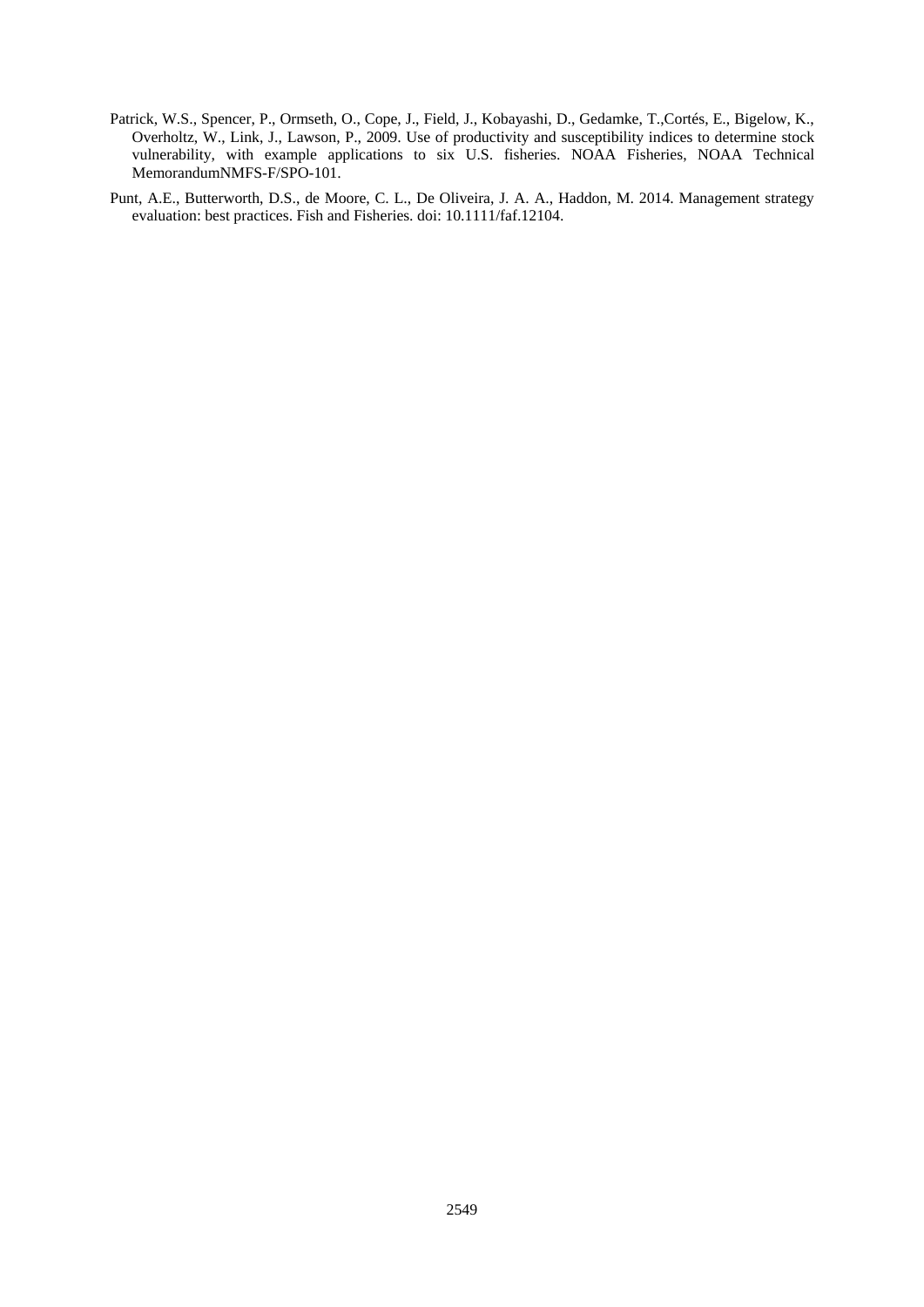

Figure 1. An example of an analysis of the value of better data. Each panel plots 300 points representing independent simulations. The value of bias or imprecision that was simulated is plotted on the x-axis, the relative yield obtained over each simulation is plotted on the y-axis. For both DCAC and delay difference (DD) management procedures, the three most important observation processes for determining yield are plotted. For example, 'Cbias' is the bias in historical catch observations where the value of 1 on the x-axis represent unbiased reporting of annual catches. It is clear from this plot that the delay-difference assessment (DD) is more vulnerable to catch over-reporting than DCAC and obtains lower yields on average, when catch is overestimated (e.g. Cbias>1.5). FMSY\_Mbias is the bias in the simulated level of FMSY relative to natural mortality rate *M*. Dbias is bias in observations of stock depletion (spawning biomass relative to unfished levels). lenMbias is bias in the observed length at 50% maturity. Isd is the lognormal error in observations of a relative abundance index.



**Figure 2**. An example of an analysis of the value of additional data. A simple trade-off plot shows the expected probability of not overfishing and the expected long term yield (as a fraction of FMSY yield) of two management procedures. The delay-difference model (DD) is unavailable due to a lack of information regarding growth. With these data this MP may be used instead of DCAC and the expected gain in yield is around 20%.